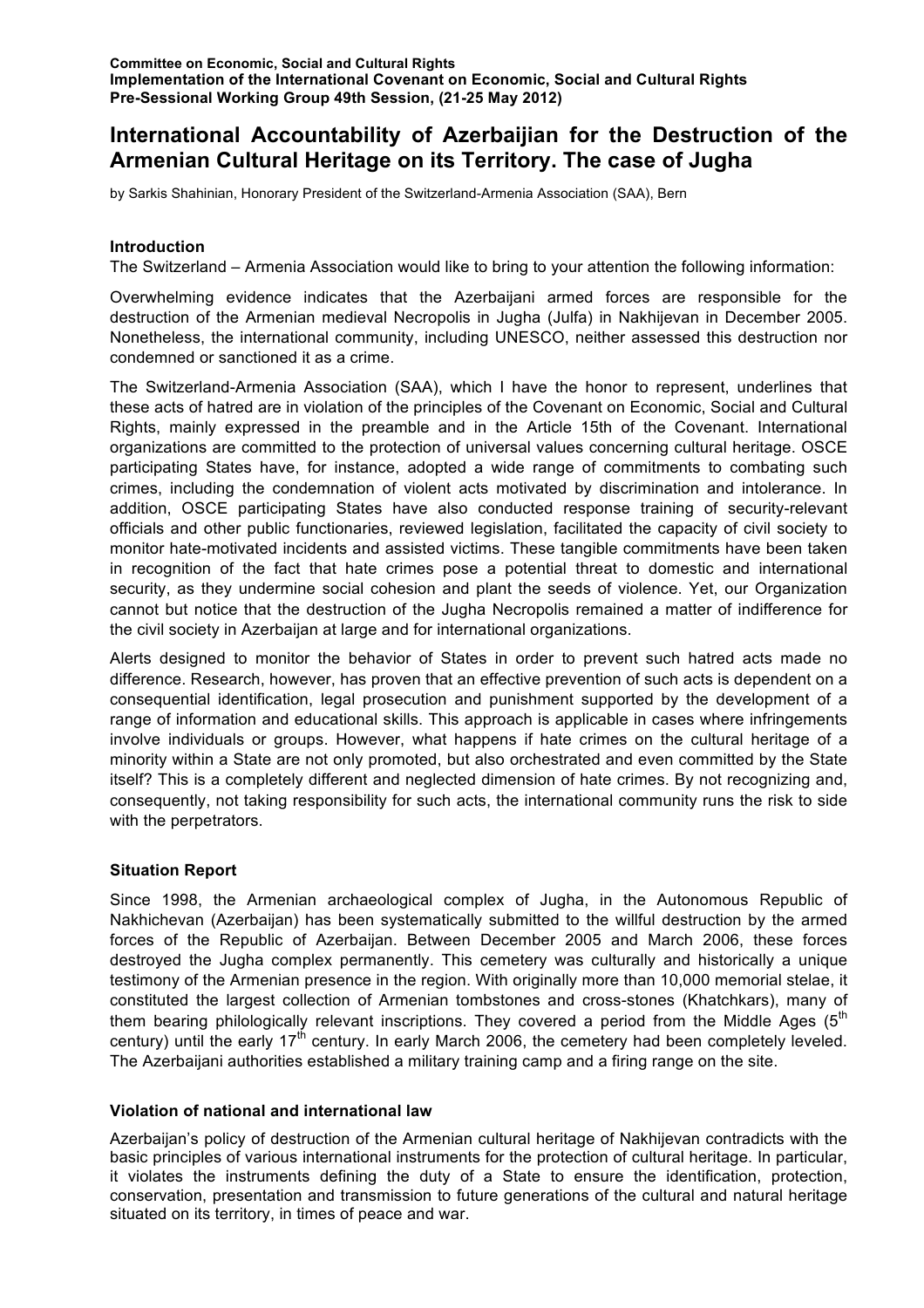#### **Committee on Economic, Social and Cultural Rights Implementation of the International Covenant on Economic, Social and Cultural Rights Pre-Sessional Working Group 49th Session, (21-25 May 2012)**

The protection, safeguarding and respect of cultural heritage is provided in the following international documents adopted within UNESCO:

- The Hague Convention for the Protection of Cultural Property in the Event of Armed Conflict (14 May 1954);
- The World Heritage Convention for the Protection of Global Cultural and Natural Heritage (16 November 1972);
- The Convention on the Protection and Promotion of the Diversity of Cultural Expressions (20 October 2005).

Additionally, it is worth remembering that other international instruments aiming at the protection of historical monuments have been violated by this ethnocide, such as:

- Treaty on the Protection of Artistic and Scientific Institutions and Historic Monuments (15 April 1935);
- The European Cultural Convention (19 December 1954);
- The European Convention on the Protection of the Archaeological Heritage (6 May 1969);
- The European Convention on Offences relating to Cultural Property (23 June 1985);
- The Convention for the Protection of the Architectural Heritage of Europe (3 October 1985).

As a reminder, the Preamble of the Reviewed European Convention on the Protection of the Archaeological Heritage, subscribed to by the Republic of Azerbaijan in 2000, stresses that «[…] responsibility for the protection of the archaeological heritage should rest not only with the State directly concerned but with all European countries, the aim being to reduce the risk of deterioration and promote conservation by encouraging exchanges of experts and the comparison of experiences».

Furthermore, Azerbaijan violated its own Constitution of 1995. In particular, the provisions of Article 77 hold responsible every citizen of the Republic of Azerbaijan for the protection of historical and cultural memorials.

## **Diplomatic initiatives and political steps undertaken within the UNESCO and the European Parliament**

Hoping to save what was still left, the Government of the Republic of Armenia at numerous occasions alerted the international community about the ongoing destruction of Armenian cultural heritage in Nakhijevan, in particular the destruction of monuments in Jugha. On 14 December 1998, the Armenian Minister for Foreign Affairs sent an official letter to the Director-General of UNESCO concerning the destruction of the medieval cemetery in Jugha and requested UNESCO's assistance in persuading the authorities of the Republic of Azerbaijan to stop the cultural genocide against Armenian cultural heritage and to organize a fact-finding mission of experts to Nakhijevan.

On 20 November 2002, the destruction of tombs and the remaining (although already reduced in number) churches and monastic sites in Jugha was accomplished. Since then, numerous workers have again been engaged in dismantling valuable relics of medieval culture.

On 16 December 2002, in an official letter addressed to the Director-General of UNESCO, the Minister for Foreign Affairs again expressed concerns about the renewed attempts of the Azerbaijani authorities to carry out the destruction of the Armenian cemetery and church in Jugha. He suggested that an inspection mission to Nakhijevan should determine the extent of the systematic destruction. Answering this letter, the UNESCO representatives promised to contact the relevant authorities in Azerbaijan to obtain the necessary prior authorization for such a mission. UNESCO's intention to send an expert commission to Nakhijevan to research the destruction first-hand did have the effect of slowing down the destructive activities of the Azerbaijani authorities; however, the destruction did not stop entirely.

The National Council of Armenians of Nakhijevan submitted several declarations to various international organizations, such as the European Parliament, the Council of Europe, the International Council on Monuments and Sites (ICOMOS) and UNESCO, requesting them to put under international protection the ancient Armenian monuments that had been destroyed in Nakhijevan from 1999 to 2003.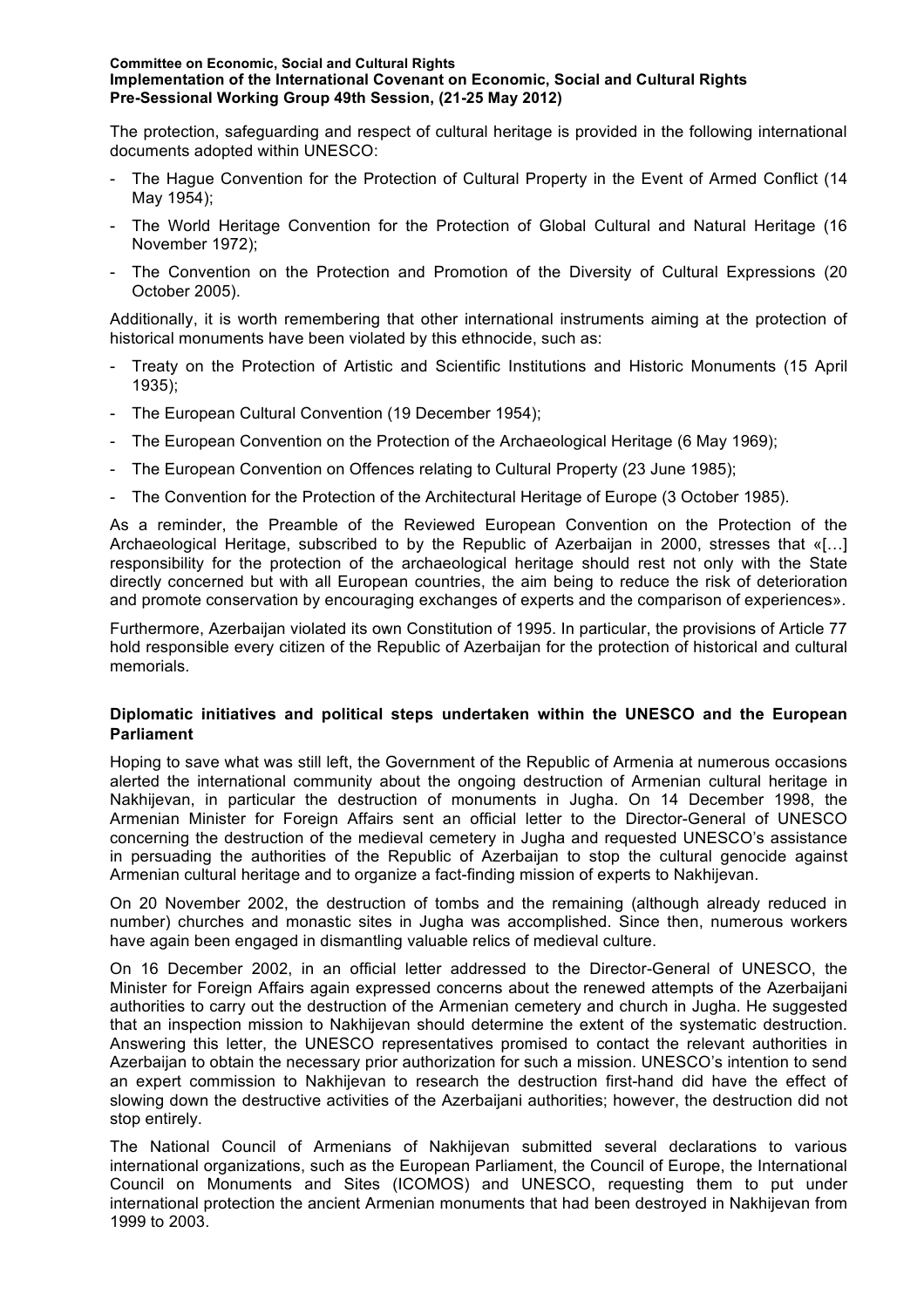#### **Committee on Economic, Social and Cultural Rights Implementation of the International Covenant on Economic, Social and Cultural Rights Pre-Sessional Working Group 49th Session, (21-25 May 2012)**

On 10 February 2003, the Armenian National Committee ICOMOS appealed to the presidents of the National Committees of ICOMOS for their assistance in protecting Armenian historic and cultural heritage in Nakhijevan. Attached to the appeal were photographs, taken by eye-witnesses, of several destroyed monuments.

On 7 October 2005, in Paris, at the 33<sup>rd</sup> General Conference of UNESCO, the Armenian Minister for Foreign Affairs once again addressed the international community in an official Statement regarding the destruction of the Armenian cultural heritage in Nakhijevan:

«Intentional destruction of cultural heritage should be characterized as cultural terrorism and a crime against humanity, which must be fought, the perpetrators must be punished, with the same resolve and determination as those who use terrorism as a tool against man.»

On 16 December 2005, the Armenian Minister informed the Director-General of UNESCO in an official letter that Azerbaijani soldiers were destroying the remnants of historically and religiously significant Khatchkars in the medieval Armenian cemetery in Nakhijevan. The Minister urged the UNESCO officials to put an end to those acts of vandalism and violence.

In its 16 February 2006 resolution on «Cultural Heritage in Azerbaijan», the European Parliament strongly condemned the destruction of the Jugha cemetery in Nakhijevan and demanded that the Republic of Azerbaijan allow the visit of a delegation composed of experts such as those working with ICOMOS who are specialized in surveying and protecting archaeological heritage, in particular Armenian heritage, onto its territory, and that it also allow a European Parliament delegation to visit the archaeological site at Jugha.

On 16 March 2006, the Armenian Minister for Foreign Affairs sent an official complaint to the UNESCO Director-General explaining the definitive destruction of the Jugha cemetery and the construction of a military shooting-area on the site.

On 17 October 2006, an international parliamentary delegation headed by two Swiss National Councilors, Hon. Ueli Leuenberger (Green Party) and Dominique de Buman (Christian Democratic Party) met with UNESCO Director General Koïchiro Maatsura in the Organisation Headquarters in Paris in order to hand out a Memorandum, where the destruction of the Jugha Necropolis was described in details. The Delegation, which included Members of the National Parliaments of Switzerland, France, Canada, United Kingdom, Greece and Belgium, urged the UNESCO to undertake, among others, the following steps:

- To condemn in no uncertain terms the willful destruction of the cultural sites of Jugha, irreversibly annihilated during the last destruction phase begun by Azeri military forces on the 10 December 2005 and completed in mid-March 2006;

To denounce the ethnocidal nature and context of the destruction of the site within a sys- tematic demolition operation, to which all Armenian architectural monuments from the Middle Ages have been subjected in Nakhijevan;

To demand a formal international investigation in this area, coordinated by UNESCO, aimed at preparing an accurate report about the destruction;

- To publish a multi-disciplinary study (archaeological, architectural, ethnographic, etc.) of the area of Jugha, to be undertaken by international experts, and overseen by UNESCO;

None of these steps have been undertaken by the UNESCO so far.

## **Conclusion**

The destruction of the Jugha Necropolis is a major example of hate-motivated crimes committed by States. In contrast to individuals, a State committing hate crimes amounting to cultural genocide has to assume responsibilities at a higher level of accountability.

We are herewith recommending to this Working Group to consider the proper recognition and condemnation of hate crimes committed against the Armenian cultural heritage in Jugha, even if it has been directly committed by the Azerbaijani State and would therefore fall under the sanctions foreseen in such cases by public international law.

Bern, 31<sup>st</sup> March, 2012